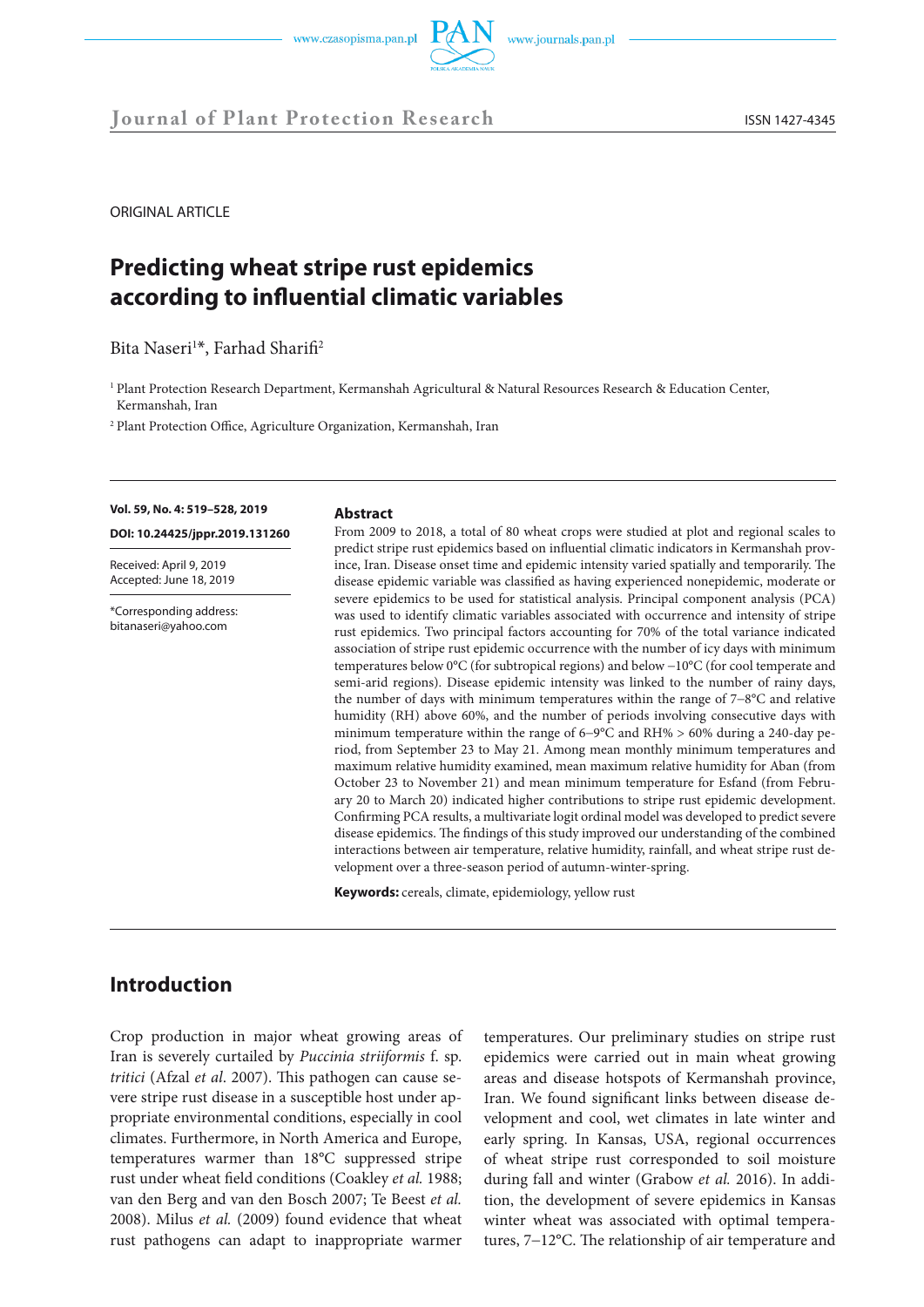

moisture during fall and winter months with the intensity of wheat stripe rust has been reported previously (van den Berg and van den Bosch 2007; Te Beest *et al*. 2008). For instance, temperatures in fall (October to November) and winter (December and January) and spring (April) precipitation were linked to stripe rust severity in the U.S. Pacific Northwest (Coakley *et al.* 1988). Elsewhere, temperature and rainfall during autumn (April and May) were strongly linked to stripe rust epidemics in Australian wheat crops (Park 1990). It is believed that comparative epidemiology of plant diseases assists with improving the development of more efficient disease management programs (Jeger 2004). For sustainable productivity, it appears crucial to identify influential climatic indicators of epidemic development to predict and reduce crop losses with carefully optimized timing of fungicide applications. Furthermore, wisely developed control strategies can decrease wheat growers' costs of managing the disease. Moreover, more effective management of stripe rust may lower disease pressure on resistant cultivars and presumably improve the durability of genetic resistance in wheat crops. Most previous attempts were made to predict stripe rust epidemics based on plotscale dataminr, large scale disease epidemics occur under highly heterogeneous environmental conditions. Therefore, it is necessary to determine relationships between the development of wheat stripe rust epidemics and highly variable environmental conditions on a regional basis. Although a few studies have looked at the development of stripe rust epidemics on a regional basis (Newlands 2018), their predictions are dependent on inoculum monitoring which is difficult for local

experts and farmers to conduct without the necessary equipment. Therefore, a regional attempt was made to explore: (i) how much of spatial and temporal variability in stripe rust epidemics can be explained by climatic variables, (ii) which climatic variables correspond to epidemic variability, (iii) how strongly these climatic descriptors interact with the rust-wheat pathosystem under prevailing environmental conditions in Kermanshah province in order to develop a predicting model.

# **Materials and Methods**

### **Epidemiological study**

Stripe rust disease occurrence and epidemic levels from 2009 to 2013 were derived from plant disease monitoring reports collected by the Kermanshah Plant Protection Office. From 2013 to 2018, disease onset time and epidemic development were assessed in commercial winter wheat fields across Sarpolzohab, Gilangharb, Islamabad, and Mahidasht districts, and non-fungicide-treated experimental plots at the Islamabad Research Station (latitude 34°7´N, longitude 46°28´E). These districts involved main stripe rust hotspots in tropical (Sarpolzohab and Gilangharb) and temperate (Islamabad) regions of Kermanshah province (Fig. 1; Table 1). Only irrigated wheat crops were considered in the districts studied. All quality-controlled climatic data provided by the weather stations (one station per region) was accessed directly from the Kermanshah Met office (http://www.kermanshahmet.ir/)



**Fig. 1.** Location of climate stations and regions studied from 2009 to 2018 in Kermanshah province, Iran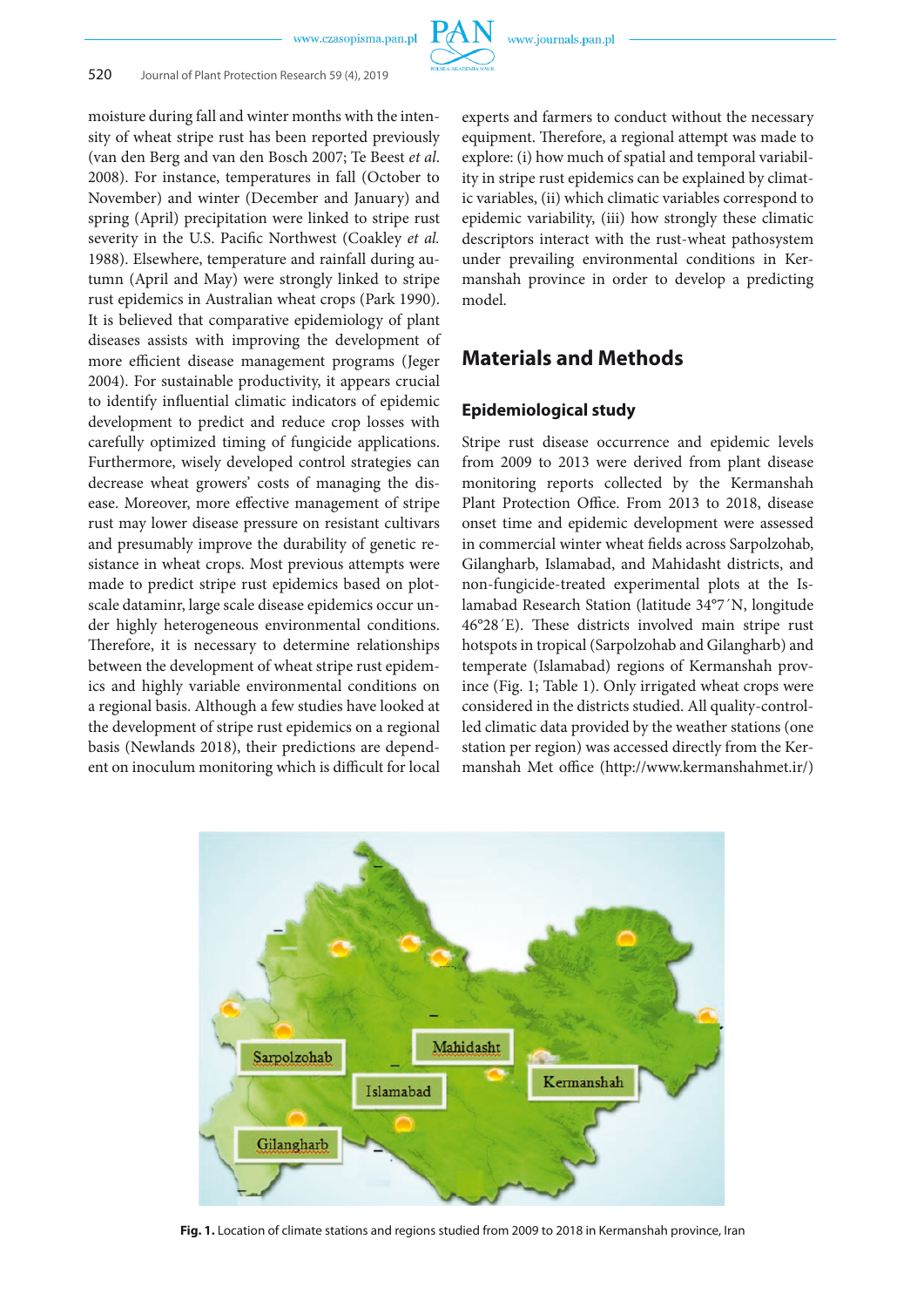

| Name of districts | Climates       | Annual mean rainfall<br>[mm] | Annual mean temperature<br>[°C] |
|-------------------|----------------|------------------------------|---------------------------------|
| Islamabad         | cool temperate | 479.8                        | 13.7                            |
| Gilangharb        | subtropical    | 429.0                        | 20.3                            |
| Mahidasht         | cool semi-arid | 335.1                        | 14.1                            |
| Sarpolzohab       | subtropical    | 421.3                        | 19.9                            |

**Table 1.** Climatic characteristics for Kermanshah districts studied in this research

maintained by the Iran Meteorological Organization (Fig. 1). Study fields or plots were located up to 20 km from the weather stations. Cultivars were selected as representative genotypes currently grown in temperate and tropical regions of Iran. The date of planting wheat crops in the study area ranged from Mehr (the first Iranian month of autumn, from September 23 to October 22) to Dey (the first Iranian month of winter, from December 22 to January 20). The harvest time ranged from Ordibehesht (the second Iranian month of spring, from April 21 to May 21) in tropical regions to Tir (the first Iranian month of summer, from June 22 to July 22) in temperate regions. The disease onset was detected when the first stripe rust pustule was evident on the leaves in each study field or plot. Disease epidemic levels were described as follows: 0 = no stripe rust pustules developed on leaves, 1 = low disease levels and sparse distribution, 2 = high and epidemic disease levels across wheat fields. Each study year was characterized according to this disease epidemic classification for statistical analysis.

### **Data analysis**

To ease interpretation of results, principal component analysis (PCA) based on a correlation matrix was used to estimate the principal component loadings for climatic and disease variables. The highest loading values were considered for interpretation. An eigenvalue, which demonstrates the proportion of total variance explained by each principal component (Sharma 1996), was used for interpretation if it was >1.0. A preliminary examination of disease and climatic data indicated notable associations of the development of stripe rust epidemics with the following climatic variables: the 30-day average minimum temperature and maximum relative humidity (RH%) for autumn, winter and spring, the number of days with minimum temperatures equal to or below zero, −5°C and −10°C, the number of days with minimum temperatures within a 5−12°C range, and the number of rainy days within the 240-day period, from September 23 to May 21. Besides these climatic variables, a number of indicators were defined to involve both temperature and RH% recorded within the 240-day period as follows: the number of days with a daily minimum temperature within the range of 7−8°C and RH% > 60% (Naseri and Marefat 2019), the number of consecutive days with minimum temperatures within the range of 6−9°C and RH% > 60%, and the greatest number of such consecutive days. These temperature ranges were used as appropriate temperatures for disease development according to the findings of de Vallavieille-Pope *et al.* (1995) and Grabow *et al.* (2016). The 240-day period was considered for assessing climatic conditions to cover the development of stripe rust epidemics over the growing season (Naseri and Marefat 2019). Thus, PCA was performed to examine interrelationships among the climatic indicators of stripe rust epidemic variability across wheat crops. In the next step, univariate and multivariate ordinal logit regressions were used to evaluate climatic descriptors as independent variables for predicting stripe rust disease epidemics as dependent variables. Predictions of a severe disease epidemic level using ordinal regression models were based on fitted and observed values. All statistical analyses were performed using GENSTAT (VSN International, Oxford, UK).

### **Results**

A total of 80 commercial, irrigated wheat crops was studied to describe associations of climatic variables with stripe rust epidemics in Kermanshah province. Climatic data for Sarpolzohab and Islamabad are presented in Tables 2 and 3, respectively. In Sarpolzohab district, based on low mean monthly minimum temperatures, cold winters were detected in Dey (2.8°C) and Bahman (2.8°C) for 2010−2011, in Azar (1.0°C) and Dey (2.7°C) for 2011−2012, in Dey (2.9°C) for 2012−2013, in Dey (3.1°C) for 2013−2014, in Dey (2.5°C) for 2014−2015, and in Dey (3.1°C) and Bahman (1.8°C) for 2016−2017 growing seasons. In the same district, dry autumns in terms of the low mean maximum relative humidity in the month of Aban were recorded in 2010−2011 with 66%, in 2016−2017 with 65%, and in 2017−2018 with 64% values. Similar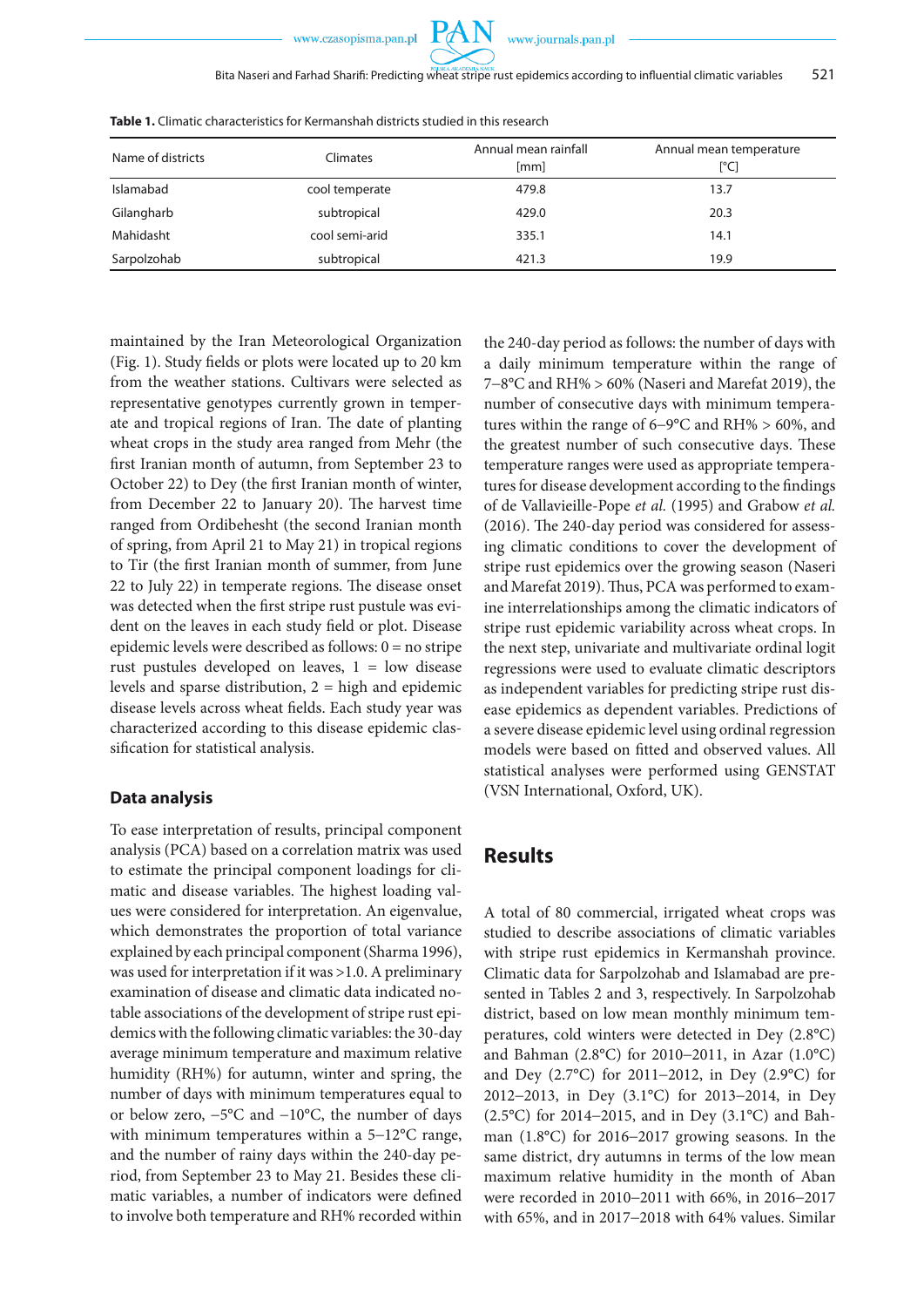

|           | Mehr                    | Aban             | Azar            | Dey             | Bahman          | Esfand          | Farvardin        | Ordibehesht      |
|-----------|-------------------------|------------------|-----------------|-----------------|-----------------|-----------------|------------------|------------------|
| Years     | Sep. 23-                | Oct. 23-         | Nov. 22-        | Dec. 22-        | Jan. 21-        | Feb. 20-        | Mar. 21-         | Apr. 21-         |
|           | Oct. 22                 | Nov. 21          | Dec. 21         | Jan. 20         | Feb. 19         | Mar. 20         | Apr. 20          | May 21           |
| 2009-2010 | $12.9^{\circ}C^{\circ}$ | $11.5^{\circ}$ C | $5.8^{\circ}$ C | $6.9^{\circ}$ C | $5.0^{\circ}$ C | $9.4^{\circ}$ C | $9.7^{\circ}$ C  | $15.1^{\circ}$ C |
|           | 59%b                    | 84%              | 94%             | 89%             | 91%             | 85%             | 91%              | 80%              |
| 2010-2011 | $16.4^{\circ}$ C        | $10.7^{\circ}$ C | $5.0^{\circ}$ C | $2.8^{\circ}$ C | $2.8^{\circ}$ C | $6.1^{\circ}$ C | $9.3^{\circ}$ C  | $14.7^{\circ}$ C |
|           | 60%                     | 66%              | 70%             | 90%             | 90%             | 82%             | 79%              | 81%              |
| 2011-2012 | $14.4^{\circ}$ C        | $8.4^{\circ}$ C  | $1.0^{\circ}$ C | $2.7^{\circ}$ C | $3.4^{\circ}$ C | $3.6^{\circ}$ C | $10.0^{\circ}$ C | 14.8°C           |
|           | 58%                     | 83%              | 83%             | 87%             | 85%             | 80%             | 80%              | 66%              |
| 2012-2013 | $16.3^{\circ}$ C        | $12.4^{\circ}$ C | $6.5^{\circ}$ C | $2.9^{\circ}$ C | $5.7^{\circ}$ C | $7.0^{\circ}$ C | $9.7^{\circ}$ C  | $13.6^{\circ}$ C |
|           | 52%                     | 84%              | 95%             | 87%             | 91%             | 85%             | 77%              | 80%              |
| 2013-2014 | $12.8^{\circ}$ C        | $10.0^{\circ}$ C | $5.8^{\circ}$ C | $3.1^{\circ}$ C | $3.4^{\circ}$ C | $7.5^{\circ}$ C | $8.3^{\circ}$ C  | $15.2^{\circ}$ C |
|           | 83%                     | 93%              | 93%             | 88%             | 90%             | 90%             | 85%              | 68%              |
| 2014-2015 | $15.7^{\circ}$ C        | $8.9^{\circ}$ C  | $7.3^{\circ}$ C | $2.5^{\circ}$ C | $4.7^{\circ}$ C | $5.3^{\circ}$ C | $9.1^{\circ}$ C  | $14.1^{\circ}$ C |
|           | 67%                     | 82%              | 93%             | 93%             | 89%             | 84%             | 83%              | 59%              |
| 2015-2016 | $17.4^{\circ}$ C        | $10.8^{\circ}$ C | $4.9^{\circ}$ C | $4.2^{\circ}$ C | $3.5^{\circ}$ C | $8.7^{\circ}$ C | $8.8^{\circ}$ C  | $14.9^{\circ}$ C |
|           | 54%                     | 92%              | 92%             | 95%             | 91%             | 89%             | 89%              | 79%              |
| 2016-2017 | $14.5^{\circ}$ C        | $10.5^{\circ}$ C | $3.7^{\circ}$ C | $3.1^{\circ}$ C | $1.8^{\circ}$ C | $4.8^{\circ}$ C | $10.0^{\circ}$ C | $13.9^{\circ}$ C |
|           | 53%                     | 65%              | 74%             | 91%             | 93%             | 85%             | 90%              | 74%              |
| 2017-2018 | $14.1^{\circ}$ C        | $13.2^{\circ}$ C | $5.7^{\circ}$ C | $5.8^{\circ}$ C | $5.4^{\circ}$ C | $8.7^{\circ}$ C | $12.0^{\circ}$ C | $15.1^{\circ}$ C |
|           | 55%                     | 64%              | 83%             | 78%             | 84%             | 85%             | 78%              | 81%              |

a mean monthly minimum air temperature

**b** mean monthly maximum relative humidity

|           | Mehr                   | Aban            | Aza              | Dey              | Bahman           | Esfand           | Farvardin       | Ordibehesht     |
|-----------|------------------------|-----------------|------------------|------------------|------------------|------------------|-----------------|-----------------|
| Years     | Sep. 23-               | Oct. 23-        | Nov. 22-         | Dec. 22-         | Jan. $21-$       | Feb. 20-         | Mar. 21-        | Apr. 21-        |
|           | Oct. 22                | Nov. 21         | Dec. 21          | Jan. 20          | Feb. 19          | Mar. 20          | Apr. 20         | May 21          |
| 2009-2010 | $5.2^{\circ}C^{\circ}$ | $4.6^{\circ}$ C | $0.0^{\circ}$ C  | $-0.3$ °C        | $-1.8$ °C        | $2.5^{\circ}$ C  | $3.5^{\circ}$ C | $7.5^{\circ}$ C |
|           | 63% <sup>b</sup>       | 93%             | 94%              | 90%              | 89%              | 86%              | 87%             | 89%             |
| 2010-2011 | $8.7^{\circ}$ C        | $3.2^{\circ}$ C | $-2.1^{\circ}$ C | $-3.7^{\circ}$ C | $-4.4^{\circ}$ C | $-1.4^{\circ}$ C | $3.1^{\circ}$ C | $7.9^{\circ}$ C |
|           | 60%                    | 79%             | 73%              | 92%              | 95%              | 88%              | 84%             | 91%             |
| 2011-2012 | $6.5^{\circ}$ C        | $2.8^{\circ}$ C | $-5.3$ °C        | $-4.0^{\circ}$ C | $-3.7^{\circ}$ C | $-3.8$ °C        | $2.5^{\circ}$ C | $7.5^{\circ}$ C |
|           | 57%                    | 92%             | 91%              | 89%              | 92%              | 85%              | 84%             | 72%             |
| 2012-2013 | $8.7^{\circ}$ C        | $5.8^{\circ}$ C | $0.4^{\circ}$ C  | $-4.3^{\circ}$ C | $-0.8$ °C        | $0.1^{\circ}$ C  | $2.8^{\circ}$ C | $6.8^{\circ}$ C |
|           | 53%                    | 86%             | 95%              | 91%              | 91%              | 83%              | 77%             | 85%             |
| 2013-2014 | $4.8^{\circ}$ C        | $4.2^{\circ}$ C | $-0.2$ °C        | $-4.4^{\circ}$ C | $-3.9^{\circ}$ C | $0.8^{\circ}$ C  | $2.5^{\circ}$ C | $7.8^{\circ}$ C |
|           | 58%                    | 85%             | 92%              | 89%              | 90%              | 88%              | 85%             | 77%             |
| 2014-2015 | $8.2^{\circ}$ C        | $1.9^{\circ}$ C | $1.1^{\circ}$ C  | $-3.7^{\circ}$ C | $-1.3$ °C        | $-1.1^{\circ}$ C | $2.6^{\circ}$ C | $6.5^{\circ}$ C |
|           | 72%                    | 88%             | 92%              | 92%              | 87%              | 85%              | 86%             | 68%             |
| 2015-2016 | $9.6^{\circ}$ C        | $5.0^{\circ}$ C | $-1.8$ °C        | $-2.0^{\circ}$ C | $-2.8^{\circ}$ C | $2.5^{\circ}$ C  | $3.3^{\circ}$ C | $8.1^{\circ}$ C |
|           | 59%                    | 91%             | 91%              | 92%              | 90%              | 89%              | 87%             | 87%             |
| 2016-2017 | $6.3^{\circ}$ C        | $3.2^{\circ}$ C | $-3.7^{\circ}$ C | $-2.9^{\circ}$ C | $-6.3^{\circ}$ C | $-2.4^{\circ}$ C | $4.2^{\circ}$ C | $7.3^{\circ}$ C |
|           | 63%                    | 68%             | 81%              | 90%              | 92%              | 89%              | 89%             | 80%             |
| 2017-2018 | $6.3^{\circ}$ C        | $4.8^{\circ}$ C | $-2.6^{\circ}$ C | $-2.0^{\circ}$ C | $-1.3$ °C        | $1.8^{\circ}$ C  | $4.3^{\circ}$ C | $7.8^{\circ}$ C |
|           | 58%                    | 78%             | 88%              | 89%              | 89%              | 87%              | 82%             | 90%             |

**Table 3.** Climatic data for Islamabad district of Kermanshah studied between 2009−2018

a mean monthly minimum air temperature

**b** mean monthly maximum relative humidity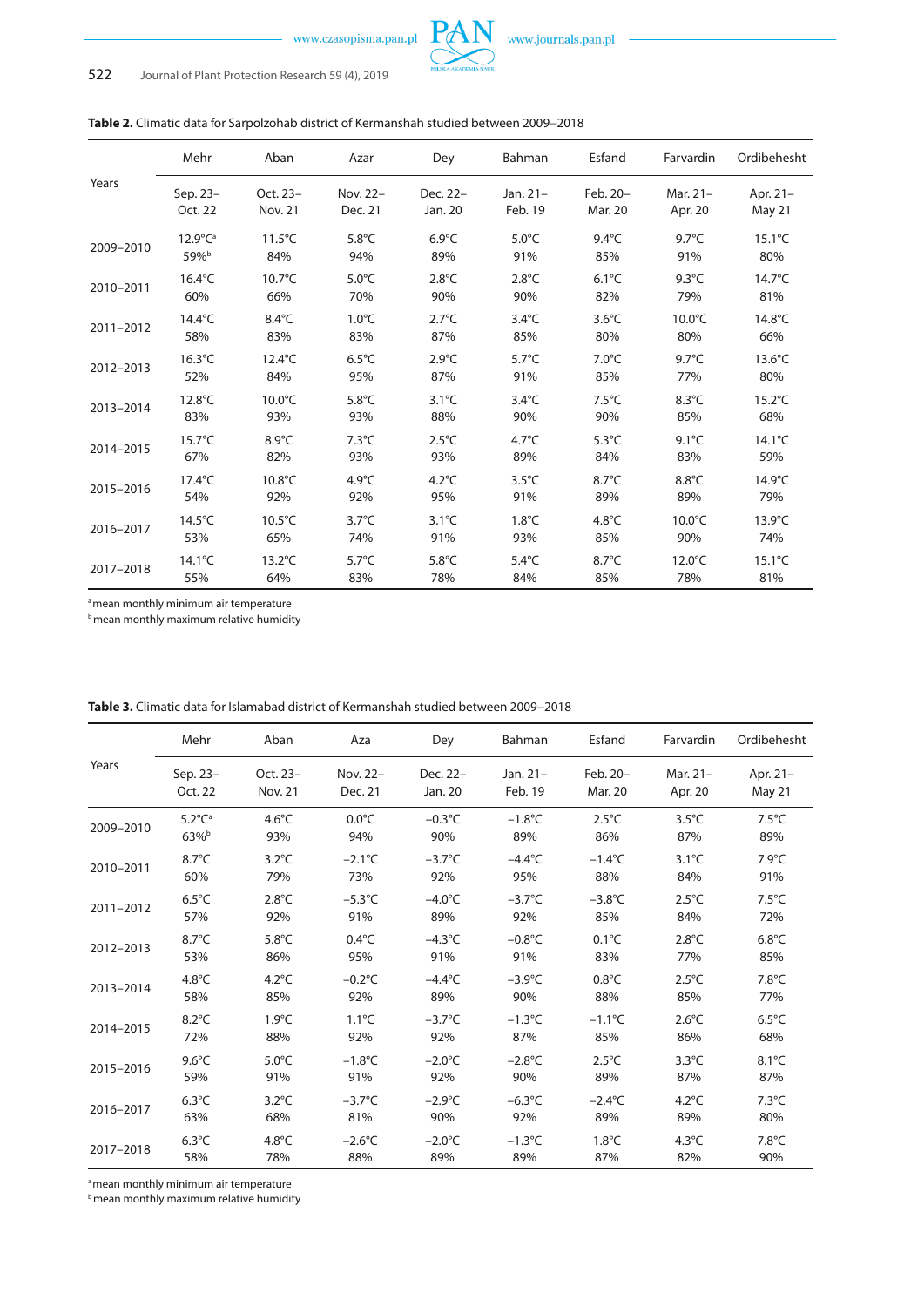

|           |           |           | Disease onset   |             | Epidemic level <sup>a</sup> |           |            |             |
|-----------|-----------|-----------|-----------------|-------------|-----------------------------|-----------|------------|-------------|
| Years     | Mahidasht | Islamabad | Gilangharb      | Sarpolzohab | Mahidasht                   | Islamabad | Gilangharb | Sarpolzohab |
| 2009-2010 | March 2   | March 2   | na <sup>b</sup> | na          | 2                           |           |            |             |
| 2010-2011 | April 28  | April 28  | na              | na          |                             |           |            |             |
| 2011-2012 |           |           |                 |             | 0                           | 0         | 0          | 0           |
| 2012-2013 | March 7   | March 7   | na              | na          |                             |           |            |             |
| 2013-2014 | March 29  | March 29  | May 5           |             |                             |           |            | $\Omega$    |
| 2014-2015 | March 15  | March 15  | May 22          |             |                             |           |            | 0           |
| 2015-2016 | March 23  | March 23  | April 17        | May 10      | 2                           | 2         |            |             |
| 2016-2017 |           |           | May 6           |             | 0                           | 0         |            | 0           |
| 2017-2018 |           |           |                 |             | 0                           | 0         | 0          | 0           |

**Table 4.** Stripe rust disease characteristics for Kermanshah districts studied in this research

a epidemic levels: 0 = no stripe rust pustules developed on leaves, 1 = low disease levels and sparse distribution, 2 = high and epidemic disease levels across wheat fields

b na = not assessed

trends of cold winters and dry autumns were detected in Islamabad (Table 3), Gilangharb and Mahidasht districts (climatic data not shown).

From 2009 to 2018, there was a distinct variability in the disease onset time and epidemic development studied in wheat fields across Sarpolzohab, Gilangharb, Islamabad, and Mahidasht districts (Table 4). No disease symptoms were observed in the 2011−2012 and 2017−2018 growing seasons across all the districts studied. Severe stripe rust epidemics occurred in 2009−2010 and 2015−2016. A common mild disease development was seen in the other study years. Stripe rust disease occurred sooner in subtropical regions, Sarpolzohab and Gilangharb, with warmer winters and ended earlier than in Islamabad and Mahidasht districts (Table 4).

From PCA, two principal factors accounting for 70% of the total variance characterized the disease onset time and occurrence of stripe rust epidemics occurring from 2009 to 2018 across highly diverse wheat cropping systems in Kermanshah province. The first PC accounted for 51% of the variance in climate-disease data (Fig. 2). PC1 showed the highest loading for the negative contribution of icy day descriptors, or the number of days with minimum temperatures equal to or lower than 0°C. The second PC, which accounted for 19% of the data variance, identified the significance of mean maximum RH in Aban and the number of days with minimum temperatures within the range of 7−8°C and RH above 60% to predict the development of stripe rust epidemics over the wheat growing season.

According to the loadings obtained for both of PC1 and PC2 (Fig. 2), the strong contributions of climatic indicators to the development of stripe rust epidemics studied over nine growing seasons on a regional basis were summarized as follows: the number of rainy days, the number of days with minimum temperatures within the range of 7−8°C and RH above 60%, and the number of periods involving consecutive days with minimum temperature within the range of 6−9°C and RH% > 60% during a 240-day period, from September 23 to May 21.

In addition, PCA demonstrated a close association of disease-onset time with the number of icy days with minimum temperatures below −10°C within the 240-day period. Since such low temperatures commonly happen during winter months in the cool temperate and semi-arid regions studied, the number of icy days with minimum temperatures below –10°C was defined as the climatic descriptor of the disease onset in these regions (Islamabad and Mahidasht districts). Due to the close contribution of region into the disease-onsettime descriptor, the number of icy days with minimum temperatures below 0°C during the 240-day period was considered to predict stripe rust onset for the two subtropical regions studied, Gilangharb and Sarpolzohab. During the eight months examined from 2009 to 2018 in four representative districts of Kermanshah province, the mean maximum relative humidity for Aban (from October 23 to November 21) and mean minimum temperature for Esfand (from February 20 to March 20) indicated their very significant contribution to the development of severe stripe rust epidemics (Fig. 2).

Univariate ordinal logit regressions demonstrated that there were significant linkages between stripe rust disease epidemics (dependent variable) and climatic variables (independent variable, Table 5). As expected, none of the climatic descriptors, individually, could estimate successfully the level of disease epidemics occurring between 2009 and 2018. For this reason, multivariate ordinal logit regressions were used to examine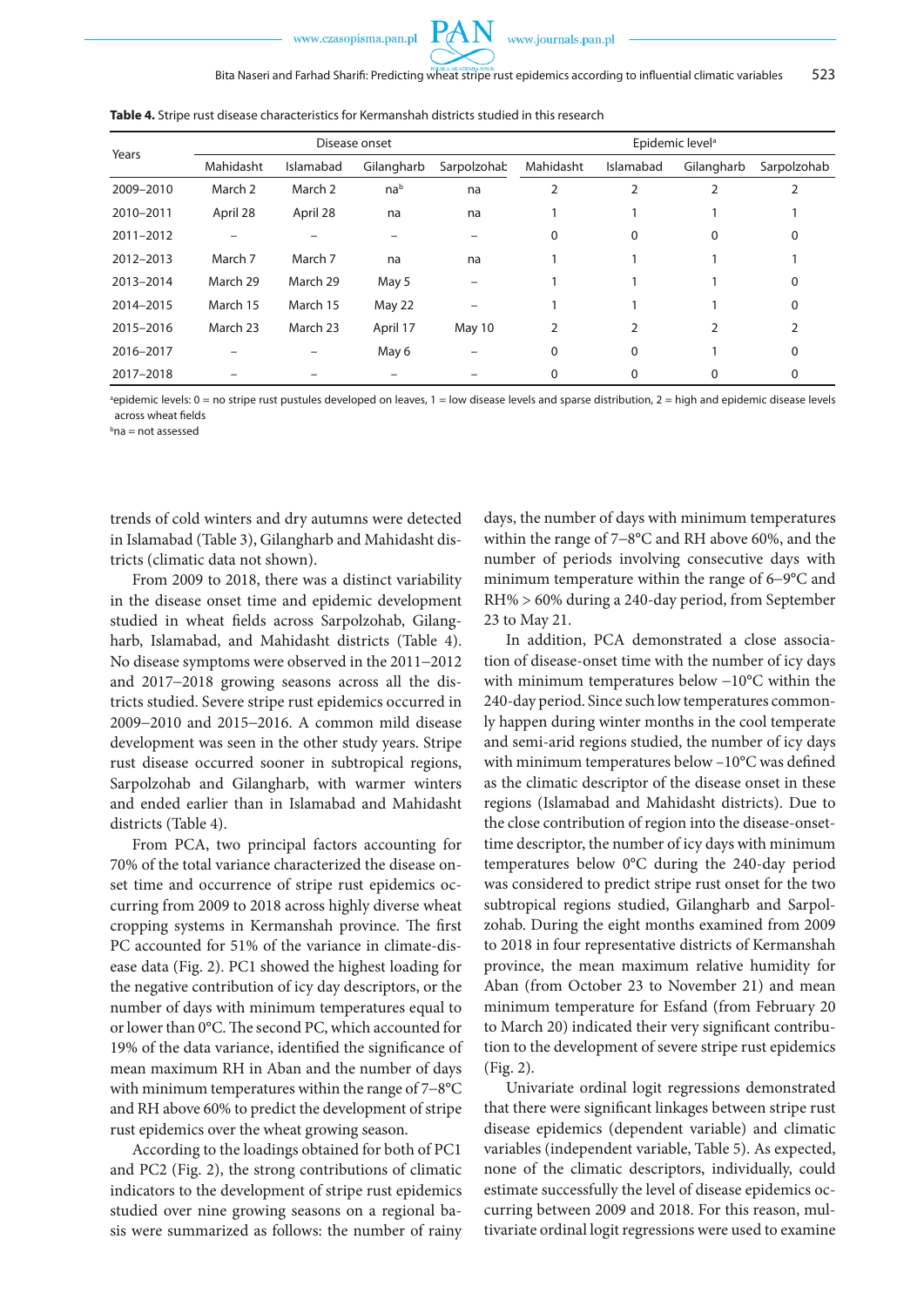





**Fig. 2.** Principal component (PC) analysis of climatic and disease data collected from 2009 to 2018 to predict stripe rust epidemics in Kermanshah (ND-10 = number of days with minimum temperature below −10°C; ND5-12 = number of days with minimum temperature within 5–12°C; ND7-8%60 = number of days with minimum temperature within 7−8°C and maximum relative humidity >60%; NC6-9%60 = number of periods involving consecutive days with minimum temperature within 6−9°C and maximum relative humidity >60%; LC6-9%60 = longest period of consecutive days with the above criteria; Occ.T = disease onset time; RH = monthly mean maximum relative humidity;  $T =$  monthly mean minimum temperature)

**Table 5.** Univariate ordinal logit regression between stripe rust disease epidemics (dependent variable) and climatic conditions (independent variable)

| Climatic variables        | Parameter estimate | Chi probability |                   | Climatic variables Parameter estimate | Chi probability |
|---------------------------|--------------------|-----------------|-------------------|---------------------------------------|-----------------|
| Mehr Max RH               | $-0.02$            | 0.180           | Mehr Min T        | 0.09                                  | 0.024           |
| Aban Max RH               | 0.06               | 0.001           | Aban Min T        | 0.08                                  | 0.120           |
| Azar Max RH               | 0.04               | 0.022           | Azar Min T        | 0.03                                  | 0.567           |
| Dey Max RH                | 0.05               | 0.070           | Dey Min T         | 0.10                                  | 0.084           |
| Bahman Max RH             | 0.04               | 0.098           | Bahman Min T      | 0.05                                  | 0.379           |
| Esfand Max RH             | 0.04               | 0.143           | Esfand Min T      | 0.21                                  | 0.001           |
| Farvardin Max RH          | 0.03               | 0.127           | Farvardin Min T   | $-0.01$                               | 0.891           |
| Ordibehesht Max RH        | 0.04               | 0.028           | Ordibehesht Min T | 0.09                                  | 0.119           |
| LC Min 6-9°C, RH $> 60\%$ | 0.16               | 0.145           | ND Min < 0        | $-0.01$                               | 0.139           |
| NC Min 6-9°C, RH $> 60\%$ | 0.36               | 0.001           | ND Min $\leq$ 5   | $-0.02$                               | 0.206           |
| ND Min 7-8°C, RH > 60%    | 0.12               | 0.023           | $ND Min \leq 10$  | $-0.08$                               | 0.307           |
| ND Min $5-12^{\circ}$ C   | 0.04               | 0.002           | Region            | $-0.12$                               | 0.327           |
| ND rainy                  | 0.13               | 0.001           |                   |                                       |                 |

LC Min 6−9°C, RH (relative humidity) > 60% = longest period involving consecutive days with minimum temperatures of 6−9°C and maximum relative humidity >60%; NC Min 6−9°C, RH > 60% = number of periods involving consecutive days with minimum temperatures of 6−9°C and maximum relative humidity >60%; ND Min ≤ 10 = number of days with minimum temperature below −10°C; ND Min 7–8°C, RH > 60% = number of days with minimum temperatures of 7−8°C and maximum relative humidity > 60%; Min = minimum; Max = maximum; T = temperature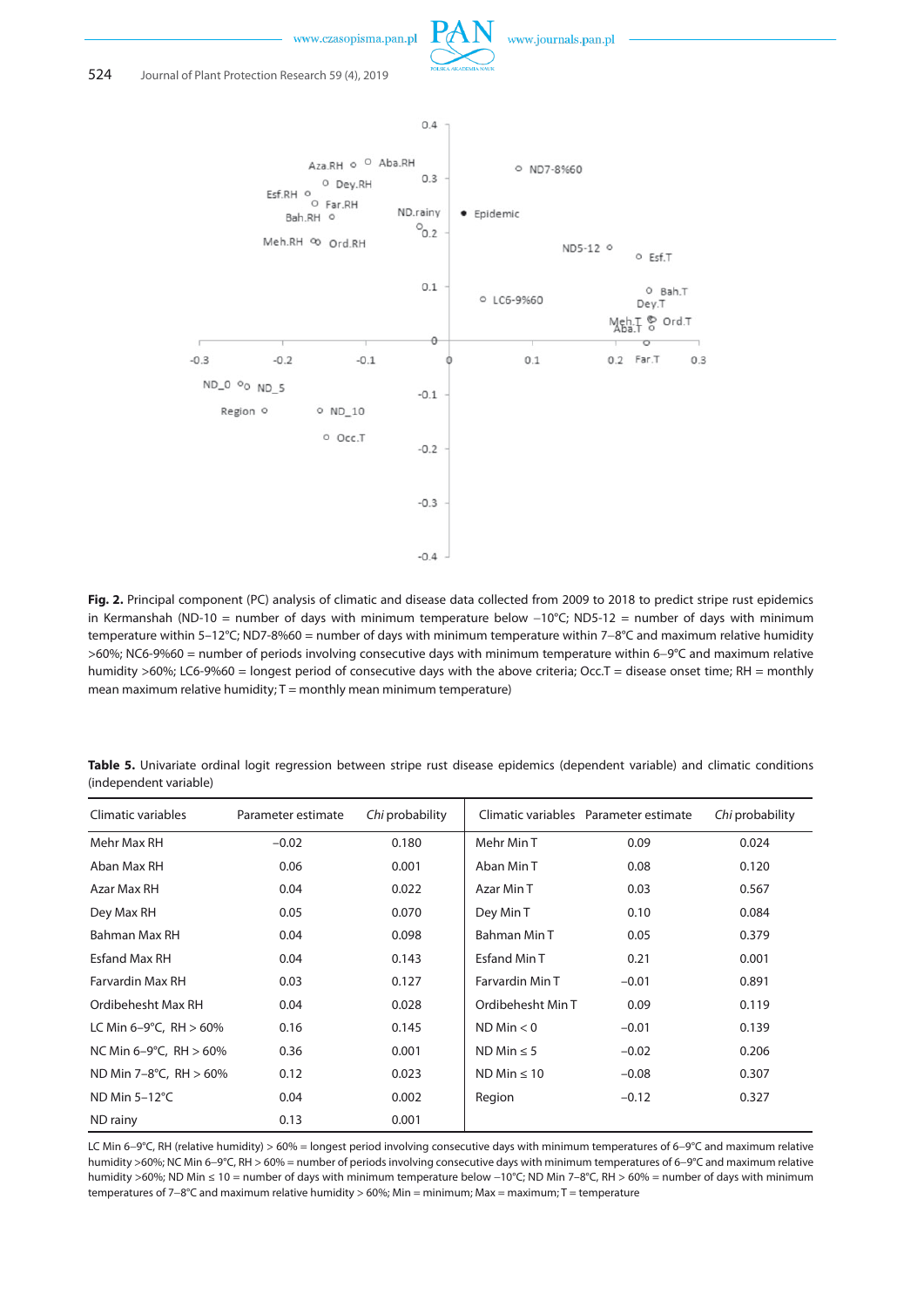

| Climatic variables                  | Parameter estimate | Chi probability |
|-------------------------------------|--------------------|-----------------|
| Intercept 1                         | 9.95               | 0.001           |
| Intercept 2                         | 13.85              | 0.001           |
| Aban mean maximum relative humidity | 0.06               | 0.006           |
| Esfand mean minimum temperature     | 0.29               | 0.001           |
| NC Min 6-9°C, RH $> 60\%$           | 0.35               | 0.014           |
| ND Min 7-8°C, RH $> 60\%$           | $-0.23$            | 0.015           |
| Number of rainy days                | 0.12               | 0.001           |

**Table 6.** Ordinal logit regression model to predict stripe rust disease epidemics (dependent variable) according to climatic variables (independent variable)

NC Min 6−9°C, RH (relative humidity) > 60% = number of periods involving consecutive days with minimum temperatures of 6−9°C and maximum relative humidity > 60%; ND Min 7−8°C, RH > 60% = number of days with minimum temperatures of 7−8°C and maximum relative humidity > 60%

predictive models for wheat stripe rust epidemics. Then, the best discriminant variables were selected based on significant univariate ordinal logit regressions. The resultant predictions were then compared with observed epidemics. When the variables for the number of rainy days, the number of days with minimum temperatures within the range of 7−8°C and RH above 60%, the number of periods involving consecutive days with minimum temperature within the range of 6−9°C and RH% > 60% during a 240-day period, the mean maximum relative humidity for Aban, and the mean minimum temperature for Esfand were included in the regression model (Table 6), the epidemic level for all the study years was correctly estimated. A comparison of the observed and fitted data showed that all (100%) of the observed stripe rust epidemics occurring across the regions studied from 2009 to 2018 were estimated to be severe epidemics according to the fitted values estimated by the ordinal logit regression developed. Based on simple linear regression results, the time of stripe rust epidemic occurrence was linked to the number of icy days with minimum temperatures below 0°C ( $R^2$  = 0.35; *F* probability < 0.001), below −5°C (*R2* = 0.26; *F* probability < 0.001), and −10°C  $(R^2 = 0.10; F$  probability = 0.005) during the 240-day period. Thus, our PCA and regression analyses indicated that the occurrence and development of stripe rust epidemics occurring in wheat crops was dependent mainly on six climatic indicators depending on the region. The actual values of these effective climatic predictors were presented for all study years and districts (Table 7).

# **Discussion**

Although there has been substantial work on predicting wheat stripe rust epidemics, epidemiological studies on climate-disease relationships in middle eastern Asian regions including Iran deserve further attention. Such information on stripe rust epidemics developed on wheat crops sown in different geographical areas in the context of regional disease measurements improves our understanding of climatic determinants of the disease. There is no stripe rust predicting model for Iranian irrigated wheat crops. Thus, attempts were made in the current regional study to identify the best predictors of stripe rust epidemics over a nine-year period in the western part of Iran, Kermanshah province. To the best of our knowledge, this is the first joint analysis of minimum temperature, maximum relative humidity, icy and rainy days in interaction with stripe rust epidemics examined across commercial and experimental wheat crops cultivated from 2009−2018 in the area studied. The appropriate temperature ranges for stripe rust development, 7−8°C and 5−12°C, were considered in the present study were based on earlier reports (Coakley *et al.* 1988; de Vallavieille-Pope *et al.* 1995; Grabow *et al*. 2016) and preliminary examination of our climate-disease datasets. Due to the importance of weather conditions during the night when more durable wetness periods coincide with lower temperatures favoring pathogen infection (Stubbs 1985; El Jarroudi *et al.* 2017), daily and monthly minimum temperature and maximum relative humidity were used in this study. Furthermore, our previous plot-scale findings (Naseri and Marefat 2019) indicated that the number of days with minimum temperatures within the range of 7−8°C and RH above 60% as the climatic indicator could be used to predict the development of stripe rust epidemics in wheat crops.

There are several earlier reports about the relationship between temperature and moisture during fall and winter months and wheat stripe rust development (van den Berg and van den Bosch 2007; Te Beest *et al*. 2008). In the USA, monthly temperatures in autumn and winter were suggested as the best indicators of stripe rust epidemics. For instance, there was a significant relationship between disease intensity and minimum temperatures during October−November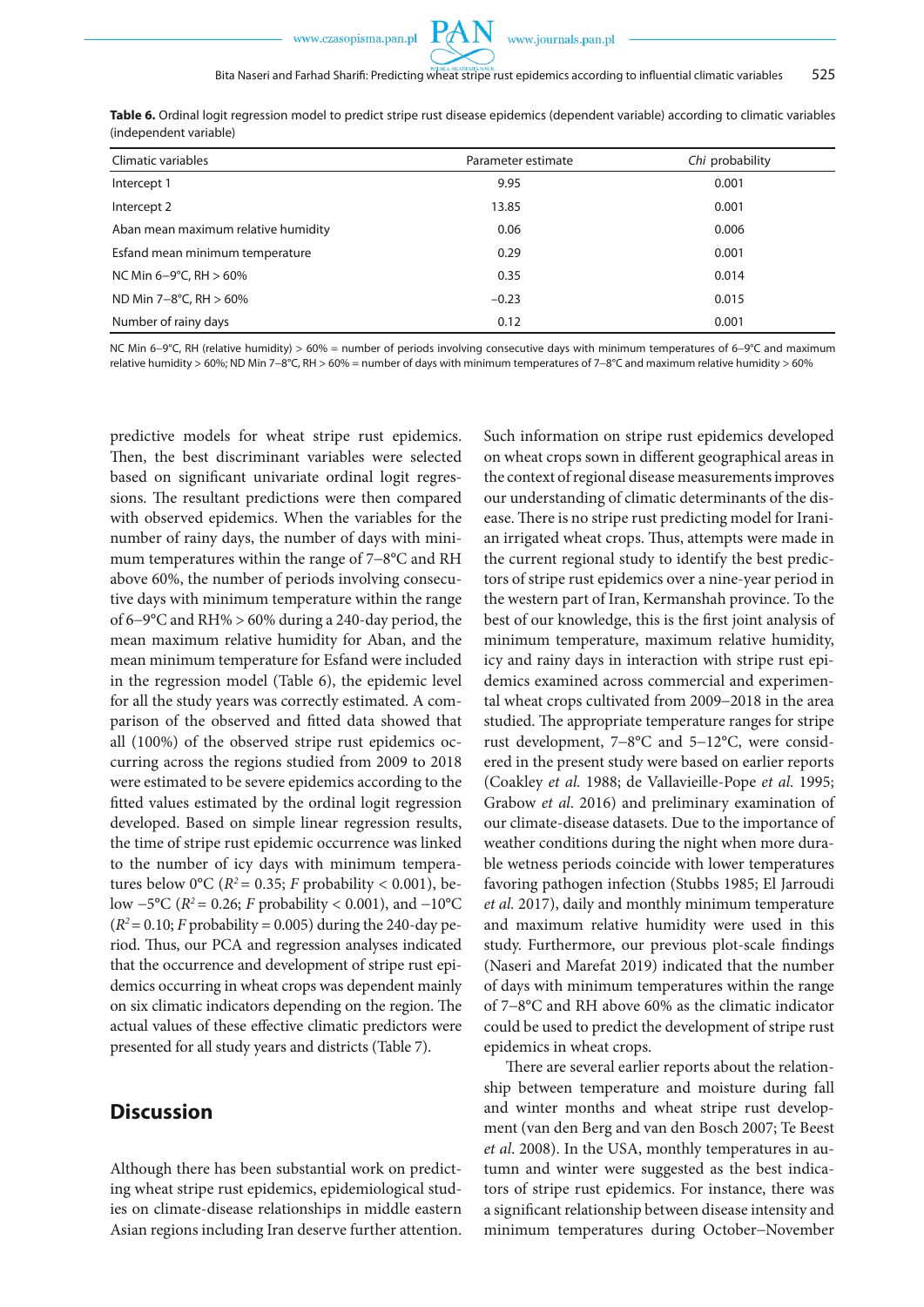

|           |                  |       |                |                  |              |                | Esfand          | Aban |
|-----------|------------------|-------|----------------|------------------|--------------|----------------|-----------------|------|
|           | <b>Districts</b> | Rainy | Icy            | $ND Min \leq 10$ | ND Min 7-8°C | NC Min 6-9°C   | Mean            | Mean |
| Years     |                  | days  | days           |                  | RH > 60%     | RH > 60%       | min             | max  |
|           |                  |       |                |                  |              |                | temperature     | RH%  |
| 2009-2010 | Sarpolzohab      | 61    | 4              | $\mathbf 0$      | 16           | 10             | $9.4^{\circ}$ C | 84   |
|           | Gilangharb       | 71    | 5              | $\pmb{0}$        | 16           | 8              | $9.2^{\circ}$ C | 69   |
| 2010-2011 | Sarpolzohab      | 55    | 15             | $\mathbf{0}$     | 16           | 11             | $6.1^{\circ}$ C | 66   |
|           | Gilangharb       | 52    | 10             | 0                | 15           | 8              | $6.4^{\circ}$ C | 39   |
| 2011-2012 | Sarpolzohab      | 49    | 31             | $\mathbf{0}$     | 10           | 8              | $3.6^{\circ}$ C | 83   |
|           | Gilangharb       | 48    | 14             | 0                | 10           | $\overline{7}$ | $3.6^{\circ}$ C | 68   |
| 2012-2013 | Sarpolzohab      | 69    | $\overline{7}$ | $\mathbf 0$      | 20           | 9              | $7.0^{\circ}$ C | 84   |
|           | Gilangharb       | 57    | 6              | $\pmb{0}$        | 11           | 6              | $7.0^{\circ}$ C | 65   |
| 2013-2014 | Sarpolzohab      | 53    | 18             | $\mathbf 0$      | 19           | 9              | $7.5^{\circ}$ C | 93   |
|           | Gilangharb       | 39    | 13             | $\pmb{0}$        | 13           | 5              | $7.6^{\circ}$ C | 69   |
|           | Islamabad        | 53    | 85             | $\overline{2}$   | 14           | 9              | $0.8^{\circ}$ C | 85   |
|           | Sarpolzohab      | 60    | 8              | $\mathbf 0$      | 25           | 13             | $5.3^{\circ}$ C | 82   |
| 2014-2015 | Gilangharb       | 54    | 5              | $\mathbf 0$      | 16           | 10             | $6.0^{\circ}$ C | 59   |
|           | Islamabad        | 62    | 97             | $\mathbf 0$      | 13           | 6              | $-1.1^{\circ}C$ | 88   |
|           | Mahidasht        | 61    | 112            | $\overline{2}$   | 4            | 3              | $-2.7^{\circ}C$ | 78   |
|           | Sarpolzohab      | 74    | 8              | $\mathbf{0}$     | 16           | $\overline{7}$ | $8.7^{\circ}$ C | 92   |
|           | Gilangharb       | 50    | 9              | 0                | 15           | 11             | $9.2^{\circ}$ C | 77   |
| 2015-2016 | Islamabad        | 78    | 87             | $\mathbf{1}$     | 16           | 13             | $2.5^{\circ}$ C | 91   |
|           | Mahidasht        | 71    | 90             | $\pmb{0}$        | 11           | 8              | $0.9^{\circ}$ C | 86   |
|           | Sarpolzohab      | 59    | 30             | $\mathbf 0$      | 15           | $\overline{7}$ | $4.8^{\circ}$ C | 65   |
| 2016-2017 | Gilangharb       | 47    | 15             | 1                | 16           | $\overline{7}$ | $6.1^{\circ}$ C | 44   |
|           | Islamabad        | 59    | 109            | 8                | 11           | 4              | $-2.4^{\circ}C$ | 68   |
|           | Mahidasht        | 44    | 110            | 6                | 13           | 5              | $-1.5^{\circ}C$ | 73   |
|           | Sarpolzohab      | 66    | 7              | $\mathbf 0$      | 21           | $\overline{7}$ | 8.7°C           | 64   |
|           | Gilangharb       | 62    | $\overline{2}$ | $\Omega$         | 13           | $\overline{7}$ | $8.5^{\circ}$ C | 54   |
| 2017-2018 | Islamabad        | 66    | 81             | 0                | 13           | 8              | $1.8^{\circ}$ C | 78   |
|           | Mahidasht        | 50    | 90             | $\mathbf 0$      | 14           | 9              | $1.6^{\circ}$ C | 80   |

ND Min ≤ 10 = number of days with minimum temperature below −10°C; ND Min 7−8°C, RH > 60% = number of days with minimum temperatures of 7−8°C and maximum relative humidity > 60%; NC Min 6−9°C, RH (relative humidity) > 60% = number of periods involving consecutive days with minimum temperatures of 6−9°C and maximum relative humidity >60%; min = minimum; max = maximum

in autumn and December−January in winter (Coakley *et al*. 1988). In Kansas, regional occurrence of wheat stripe rust corresponded to soil moisture during fall and winter (Grabow *et al*. 2016). In Australia, Park (1990) reported a significant association of stripe rust epidemics with temperature and rainfall during autumn (April and May). In the present nine-year research, the mean minimum temperature in Aban (the second month of autumn in Iran, from October 23 to November 21) and mean maximum relative humidity in Esfand (the third month of winter in Iran, from February 20 to March 20) were recognized as the key indicators of severe stripe rust epidemics in irrigated wheat crops. In addition, the number of icy days with minimum temperatures below 0°C, −5°C and −10°C during autumn and winter months corresponded strongly to

the disease onset across different geographical regions. Previous documents (Gladders *et al.* 2007) and our preliminary examination demonstrated that stripe rust epidemics rarely follow cold winters. Although frost can kill sporulating hyphae of the stripe rust pathogen (Zadoks 1961), nonsporulating mycelium is able to tolerate up to −10°C temperatures (Rapilly 1979). Since the pathogen survival over winter is a key determinant of stripe rust epidemics and crop losses (Gladders *et al*. 2007; Sharma-Poudyal and Chen 2011), this study involved the number of icy days and mean monthly minimum temperatures during autumn and winter to predict spring epidemics of stripe rust in Kermanshah province. Furthermore, the involvement of a region variable in our analysis indicated a strong association between with the disease onset time and the number of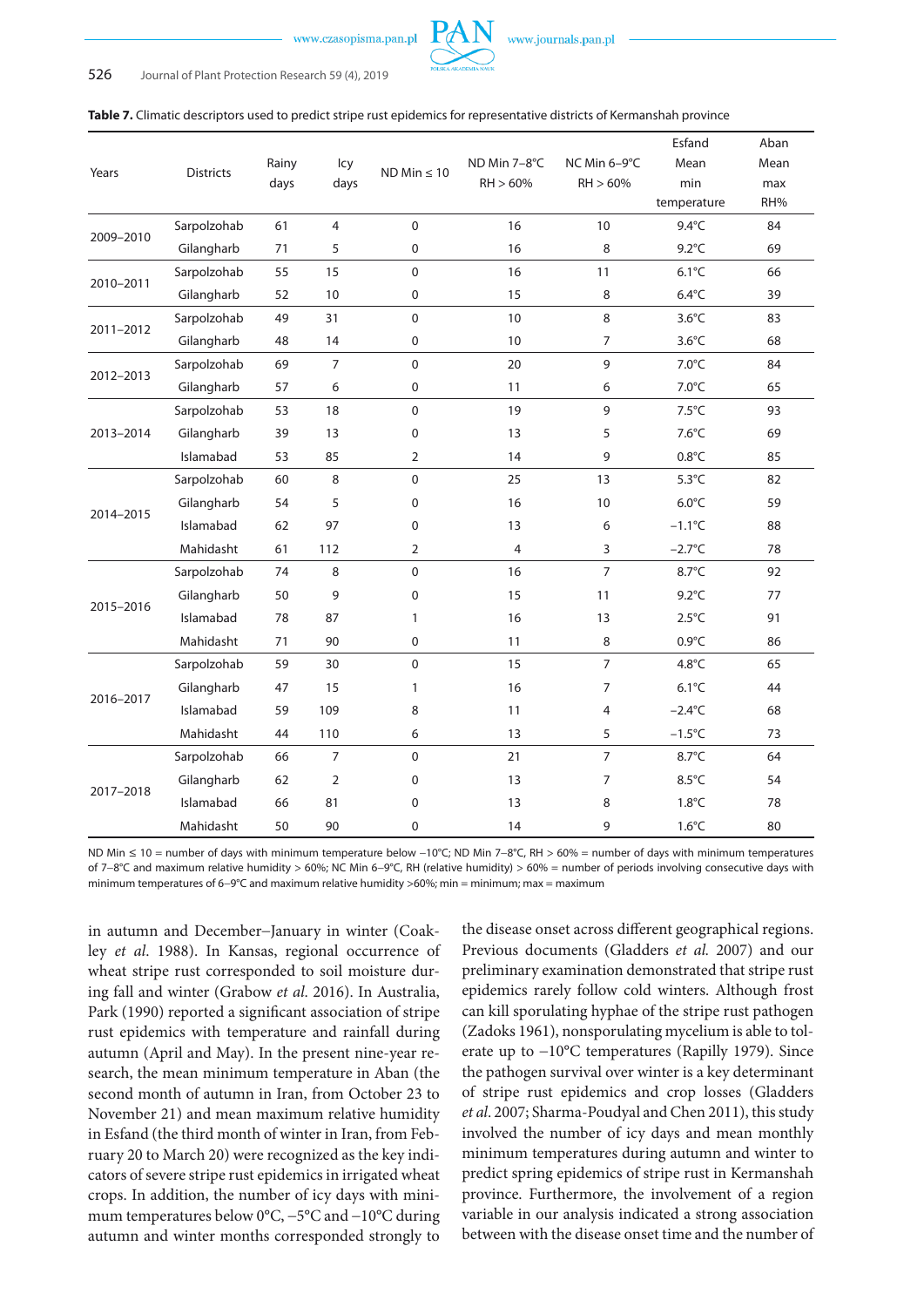PA N

icy days over the autumn−winter period. This suggested that the number of days with a minimum temperature below 0°C and −10°C could assist with predicting the disease occurrence in spring for subtropical and cold regions, respectively. Therefore, stripe rust predicting models for areas with heterogeneous geographical and climatic characteristics may benefit from considering region descriptors in order to examine relevant autumn and winter conditions. Such large-scale findings demonstrate the remarkable impact of climatic differences between regions that should be considered in the development of more accurate predicting models.

Although rainfalls in spring have been found to have strong associations with stripe rust epidemics according to the literature, autumn and winter rainfalls or moisture also have significant influence on disease outbreaks. For instance, Sharma-Poudyal and Chen (2011) found a correlation of the number of winter rainy days with yield loss due to stripe rust epidemics in the USA. Park (1990) found that rainfalls in April and May (autumn) were strongly associated with the development of stripe rust epidemics in Australian wheat. Even Grabow *et al*. (2016) reported a significant association of soil moisture during autumn-winter with wheat stripe rust epidemics. Based on such evidence, we examined all the daily and monthly climatic variables such as maximum relative humidity and the number of rainy days during an eight-month period from the beginning of autumn to the end of the second month of spring in Iran. This period involves the presence of wheat crops, rainfalls, and appropriate temperatures (5−12°C) in the regions studied. For this reason, like the two above-mentioned moisture predictors, the number of appropriate days with minimum temperatures (7−8°C) and RH > 60%, and the number of periods involving consecutive days with minimum temperatures of 6−9°C and RH > 60% were tested during the same 240-day period, from September 23 to May 21. Consistent with the prevailing opinion, combined temperature-moisture variables allow for more accurate prediction of stripe rust epidemics according to the present PCA and ordinal regression results. The current research also extended our understanding of noticeable temperature-humidity-rust-wheat interactions over time periods longer than individual autumn, winter or spring seasons.

In conclusion, this is the first evidence of the combined effects of air temperature, icy and rainy days, relative humidity and region over an autumn-winterspring period on stripe rust epidemics and disease onset. Furthermore, the present findings provide an easy to use and cost-effective basis for predicting the development of disease epidemics according to climatic indicators, not only in hotspot regions but also in later-detected-disease regions. Such a wise application of fungicides based on this predicting model may minimize environmental and human hazards, pathogen resistance to fungicides and farmers' costs particularly in hotspot and early-detected regions. Therefore, future stripe-rust-predicting models could involve region and whole-season disease and climate interactions to improve the predictive accuracy. According to the actual values for the best climatic predictors recorded in the present study, the following conclusions were derived for easy use purposes. Cold winters in subtropical districts (involving stripe rust hotspots) of Kermanshah with more than 15 daily minimum temperatures below 0°C can suppress disease epidemics, irrespective of frequent, heavy rainfalls. This also leads to sparse and low disease pressure in temperate and semi-arid regions. A severe epidemic can occur if all of the following climatic criteria in subtropical regions are met:  $(1)$  <8 icy days with minimum temperatures below  $0^{\circ}$ C, (2) >60 rainy days from the beginning of Mehr to the end of Esfand, (3) >15 days with minimum temperatures (7−8°C) and maximum relative humidity above 60%, (4) >7 periods of consecutive days with minimum temperatures (6−9°C) and maximum relative humidity above 60%, (5) mean monthly maximum relative humidity above 85% in Aban, and (6) mean monthly minimum temperature around 8.5°C in Esfand. Following the prediction of disease epidemics in subtropical regions, it is possible to predict epidemic development using the climatic conditions as follows: (1) <85 icy days with minimum temperatures below 0°C, (2) >65 rainy days over Mehr-Esfand, (3) >15 days with minimum temperatures of 7−8°C and maximum relative humidity above 60%, (4) >10 periods of consecutive days with minimum temperatures of 6−9°C and maximum relative humidity above 60%, (5) mean monthly maximum relative humidity above 85% in Aban, and (6) mean monthly minimum temperature around 2.5°C in Esfand.

### **Acknowledgements**

This research was financially supported by the Iranian Agricultural Research, Education & Extension Organization, project no. 4-55-16-92197. The authors acknowledge all wheat growers who were involved in this study.

#### **References**

- Afzal S.N., Haque M.I., Ahmedani M.S., Bashir S., Rattu A.R. 2007. Assessment of yield losses caused by *Puccinia striiformis* triggering stripe rust in the most common wheat varieties. Pakistan Journal of Botany 39 (6): 2127−2134.
- Coakley S.M., Line R.F., McDaniel L.R. 1988. Predicting stripe rust severity on winter wheat using an improved method for analyzing meteorological and rust data. Phytopathology 78: 543−550. DOI: 10.1094/Phyto-78-543